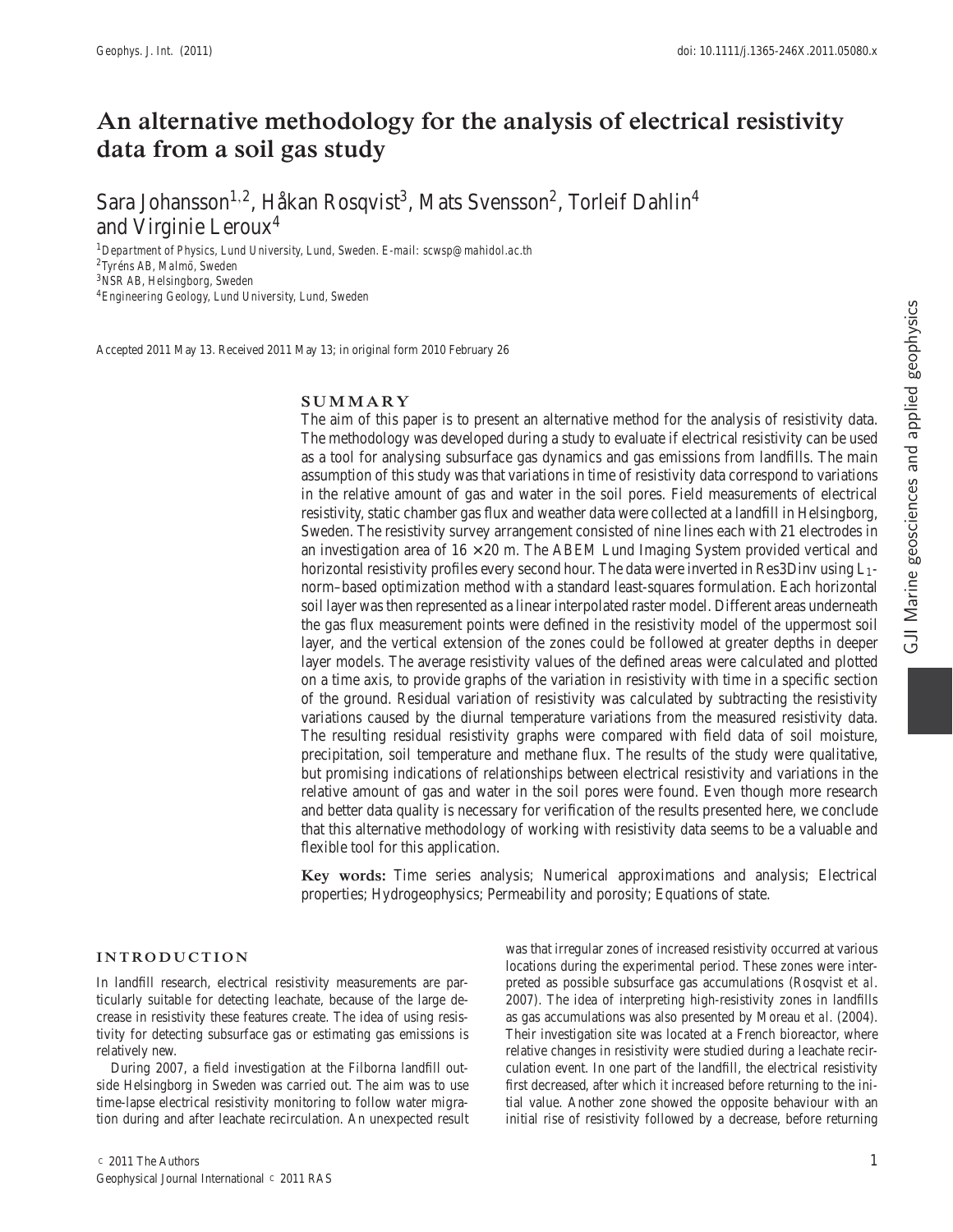to the reference value. The interpretation of this pattern was that a simultaneous flow of both liquid and gas in the concerned porous areas could cause the observed variations in resistivity (Moreau *et al.* 2004).

The two main gas transport mechanisms in soils are diffusion and advection. Diffusion is a molecular transport process driven by a concentration gradient, whereas advection involves movements of whole air volumes due to pressure imbalances (Barber *et al.* 1990; Campbell 1998; Stepniewski *et al*. 2002). Even though the processes involved in soil gas transport inside landfills are known, large uncertainties regarding the actual pattern of subsurface gas movements still remain. This causes a problem, especially in landfill gas models. The uncertainties originate in the structural heterogeneity of landfills; differences in waste composition and density create large variations in porosity, soil moisture and hydraulic conductivity across a landfill that are difficult to model without exhaustive excavations (Crawford & Smith 1985; Lamborn 2007). The heterogeneity of landfill soils also results in highly variable spatial and temporal patterns of gas emissions from landfills (approximately 55 per cent methane, CH<sub>4</sub> and 45 per cent carbon dioxide,  $CO<sub>2</sub>$ ; Crawford & Smith 1985).

The interpretation from the earlier studies of noticeably increased resistivity in various landfill zones as gas accumulations has not yet been verified. Another possibility is that the zones could be the result of inversion artefacts. The latter was discussed at the 'Workshop on 'Geophysical measurements at landfills' in Malmö, 2008. However, during 2008 a project that aimed to investigate the possibilities of detecting and verifying gas accumulations in landfills with electrical resistivity was carried out (Rosqvist *et al.* 2009). One of the objectives was to evaluate if resistivity data can be useful as a tool for studies of subsurface gas dynamics, and linked to the varying gas emissions from landfill soil surfaces (Johansson 2009). It was to address this question that the field measurements and data analysis presented in this paper were performed.

The aim of this paper is to present the methodology of the resistivity data analysis, together with results focused around one of six selected field measurement points. For a more detailed description of the project as a whole, see Rosqvist *et al.* (2009) and Johansson (2009).

## **MATERIAL AND METHODS**

#### **Data collection**

The field investigation was carried out during the summer of 2008 at the Filborna landfill in Helsingborg, Sweden. An investigation area of  $16 \times 20$  m was chosen on the top of an uncovered deposition cell. The waste in the uppermost 0.0- to 0.5-m-thick soil layer was more than 60 years old and did not produce gas anymore, whereas more recent, gas-producing material was deposited further down.

Electrical resistivity was systematically measured with the ABEM Lund Imaging System, an automatic system that provided a full resistivity data set every second hour during June to September 2008. The survey arrangement consisted of nine electrode lines with 21 electrodes each. The electrode spacing was 1 m and the distance between each pair of lines was 2 m. Relatively small spacings between the electrodes and the lines were chosen to obtain high spatial resolution. The pole–dipole array in forward and reverse configurations was used for the measurements to obtain deep ground penetration, and the distant electrode was located approximately 100 m away from the measurement area.

A weather station with a Campbell C1000 data logger (Campbell Manufacturing) recorded soil temperature at 5-cm depth below the soil surface and precipitation (ARG10, tipping bucket) every second in the immediate vicinity of the investigation area. The weather station logger sometimes underestimated the amount of precipitation, but reliably recorded the times of all rain events. In addition, twelve 30-cm-long time domain reflectometer (TDR)-probes were installed in the ground, equally spaced over a large part of the investigation area. The TDR-probes were connected to a multiplexer and a TDR100-instrument, and the measurements were made manually and concurrent with gas flux measurements. Soil moisture values were calculated with the response curves from the TDR-instrument, but unfortunately the magnitude of the values turned out to be rather uncertain, mainly because no soil samples needed for calibration of the TDR-probes were collected at the site.

Measurements of CH<sub>4</sub> flux from the soil surface were made with the static chamber method during five field days (August 18–22). The principal concept of the method is to measure how the concentration of a specific gas rises inside a chamber, placed upon a gas-emitting surface. Three air samples were collected with syringes from the chambers during each measurement. The chambers, which occupied  $0.055$  m<sup>2</sup> areas of the ground when placed on the soil surface, were sealed to the ground with clay to prevent air leakage. Six fixed measurement points in the investigation area were selected for the static chamber measurements (Fig. 1). Three of the measurement points were located over zones with relatively high resistivity values (points K1, K2 and K3) and the other three over zones with lower resistivity values (points K4, K5 and K6). The measurements were carried out between one and three times a day at all measurement points. In the laboratory, the concentration of  $CH<sub>4</sub>$  in the air samples was analysed through separation by gas chromatography (GC, Shimadzu 17A) and detection by flame ionization detection (FID). Injection/detection and column oven temperatures were 140 and 70 C, respectively. The samples were introduced into the GC column (Porapak Q) by syringe injection via a 1 mL sample loop. Helium was used as the carrier gas with a flow rate of 40 mL min−1. The CH<sub>4</sub> fluxes (mg CH<sub>4</sub> m<sup>-2</sup> hr<sup>-1</sup>) were calculated on the basis of the linear change in chamber concentration with time.

#### **Data analysis**

The resistivity data for each set of measurements were inverted in Res3Dinv (Geotomo Software Sdn, Bhd; Loke 2008), using L1 norm–based optimization method with a standard least squares formulation. Because the  $L_1$ -norm minimizes the sum of the absolute values of the data misfit, the effect of bad data points is reduced compared with the standard least squares  $(L_2)$  optimization method (Loke *et al.* 2003). A 3D-model was computed for each time a measurement was taken with the same constrains and the same grid geometry each time. The total number of cells in the model was 10 880, and the dimensions of each cell corresponded to  $x = 0.5$  m, *y* = 1.0 m and *z*<sup>1</sup> = 0.224 m, *z*<sup>2</sup> = 0.260 m and *z*<sup>3</sup> = 0.296 m in layers 1, 2 and 3, respectively. As the ground surface was essentially flat, topography was not incorporated in the models. A homogeneous half-space based on the average of the logarithms of the measured apparent resistivities was used as starting model for the inversions. Because the available version of the software did not support time-lapse inversion, each data set was inverted individually and the difference between the time steps and various statistical parameters were calculated afterwards.

The measured data were generally of high quality illustrated by small residuals and the smooth appearance of the measured data.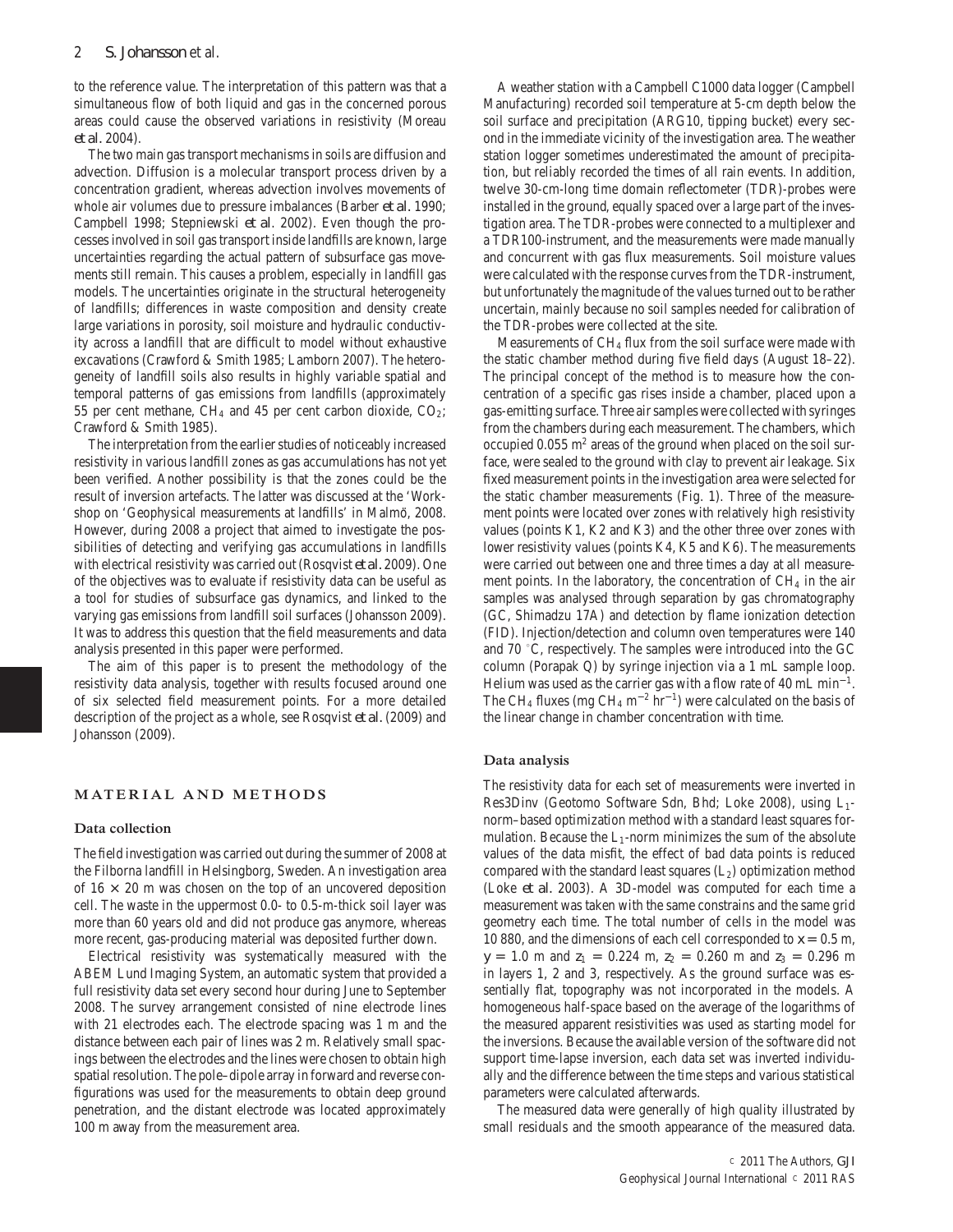

**Figure 1.** The location of the CH<sub>4</sub> flux measurement points on a horizontal resistivity profile from the initial day of the investigation period. All zones with resistivity values exceeding 50  $\Omega$ m are shown in black. The white circles marks measurement points K1, K3 and K2 (left to right) and the black circles K6, K5 and K4 (down from above).

The number of measurement points used in the inversions of the data sets from 10:00 on August 18 to 12:00 on August 22 was nearly always 3888, with a few exceptions of 3885–3887 measurement points. The residual error of the inversions during the same period was  $4.5 \pm 0.2$  per cent. From the period 14:00 to 22:00 on August 22, the data quality was slightly worse. The number of measurement points was 3860, and the residual error  $7.2 \pm 0.1$  per cent.

The inverted resistivity data consisted of 640 coordinate values in each horizontal resistivity layer (in total 17 layers). The inverted data for each layer and each model were plotted as raster images, but the resolution was too rough for a spatial analysis. The flux measurements were representative for  $0.055$  m<sup>2</sup> circular areas of the soil (occupied by the chambers), whereas each cell in the resistivity models corresponded to a  $0.5 \text{ m} \times 1.0 \text{ m}$  area of the soil. The difference in resistivity between neighbouring cells was often large as a consequence of the low spatial resolution of the model. To smooth the data values and to obtain a more realistic representation of the soil, the resistivity model was linearly interpolated. Each cell in the interpolated model then corresponded to a  $0.1 \text{ m} \times 0.1 \text{ m}$  area of the soil. The main reason for the linear interpolation was to decrease the size of the model cells to be able to select areas (each containing several interpolated model cells) underneath the gas measurement positions. An average of the resistivity values in each defined area was calculated for each resistivity measurement. One benefit of using linear interpolation was that the resistivity values of not only the closest model cell, but also the surrounding model cells were taken into consideration in the analysis. Taking more than one inverted data value into account reduces the uncertainty in the data analysis.

It was noticed early on from a visual interpretation that zones of high resistivity values seemed to vary between growing larger and smaller over time. Apart from that, there was no dramatic temporal change in the overall resistivity distribution of the investigation area.

Underneath measurement points K1, K2 and K3 definitions of high-resistivity zones were made by identifying borders around the zones where the resistivity values dropped rapidly. It was possible to follow the vertical extension of the defined areas by comparing the horizontal resistivity profiles of different depths (Fig. 2a–c). In layer 4 (0.6–1.0 m), the resolution of the resistivity data had decreased so much that it became difficult to follow the defined areas at greater depths. The soil layers below layer 3 (0.4–0.6 m) were therefore left out of the analysis. The resistivity values underneath measurement points K4, K5 and K6 were low over a large area, with no steep changes in resistivity. At these locations, rectangular areas corresponding to  $0.33 \text{ m}^2$  of the soil surrounding the chambers were selected in the resistivity model to represent the soil below the measurement points.

Data collected every 2 hr from August 18 10:00 to August 22 22:00 were used in the data analysis. The average resistivity values in the defined areas were calculated for each time step and plotted on a time axis. The number of model cells included in each area corresponding to the measurement points was defined by the data from the first time step, and the definitions of the areas were thereafter kept constant irrespective of the development of the values in the included and surrounding model cells. Because of the relatively large time step in the resistivity data, the graphs of resistivity variations over time were interpolated with quadratic splines to get a continuous representation of the variations (Fig. 3).

The graphs showing the variations in resistivity over time are likely to reflect changes of the soil state in the defined areas throughout the investigated period All soils consists of mineral particles (geological or organic), water and gas. The relative ratios of these constituents can be described by the following relationship:

$$
\phi = \alpha + \theta = 1 - \frac{\rho_b}{\rho_m},\tag{1}
$$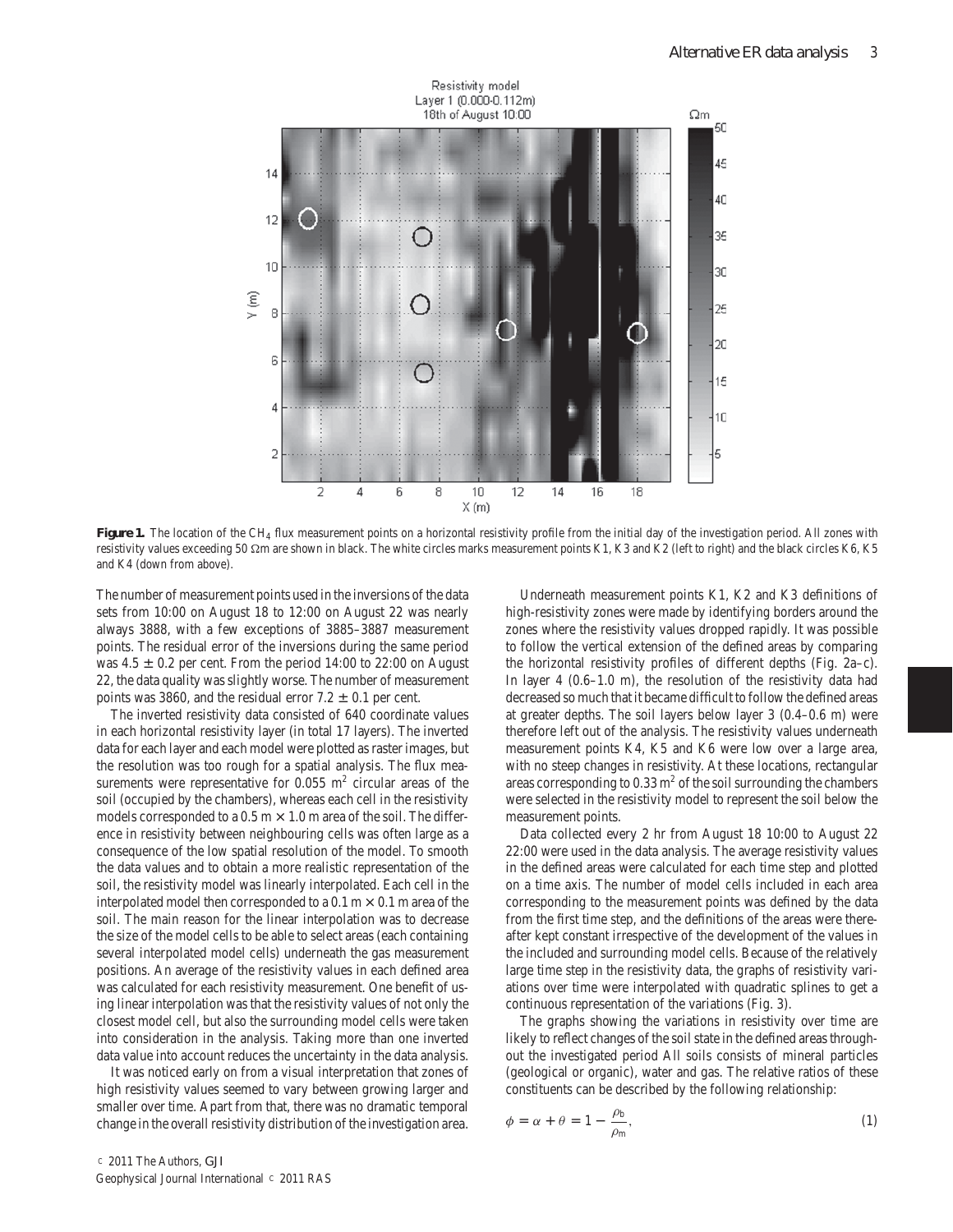

Figure 2. Horizontal resistivity models showing zones with resistivity values exceeding 100  $\Omega$ m in black. (a) The limitations of a possible gas accumulation below measurement point K2 could be distinguished in layer 1 (0.0–0.1 m) of the soil (compare with Fig. 1) and followed into (b) layer 2 (0.1–0.4 m) and (c) layer 3 (0.4–0.6 m).

where  $\phi$  is the total soil porosity,  $\alpha$  is the volumetric air content and  $θ$  is the volumetric water content of the pores. The bulk density  $ρ<sub>b</sub>$ is the total density of the dry soil, whereas  $\rho_m$  represents the density of the mineral soil particles (Chapin 2002; Tang 2003). Since 5 days is a relatively short period of investigation, settlement of the landfill and other possible causes of physical changes in the ground can be neglected. With a constant pore volume, the variations in soil state reflected by resistivity logically depend on the relative amount of gas and water contained in the soil pores. It is presumed that decreasing resistivity corresponds to an increased amount of water in the soil pores and vice versa.

However, before any reliable attempt to interpret the variations in resistivity could be made, the influence of the varying soil temperature on the measured resistivity values had to be taken into consideration. Soil temperature has an effect on resistivity, because the conductivity of materials increases with increasing temperatures. The temperature effect on resistivity measurements follows the well-known equation:

$$
\rho_t = \frac{\rho_t}{1 + \alpha(t - t_t)},\tag{2}
$$

where  $\rho_r$  is the resistivity measured at a reference temperature  $t_r$ ,  $t$ is the ambient soil temperature and  $\alpha$  is the temperature coefficient of resistivity which has an approximate value of 0.025 per degree (Keller *et al*. 1966).

The temperature effect in eq. (2) has nothing to do with the physical amount of gas or water in the soil pores, but only the mobility of the ions present in the soil. Therefore, this effect was modelled from the soil temperature data measured at the field site and subtracted from the measured resistivity values (Fig. 3). In this way, graphs showing *the residual variation in resistivity* could be produced. The residual variation in resistivity could only be calculated for the uppermost soil layer (layer 1, 0.0–0.1 m), because soil temperature was not measured at deeper depths. However, the diurnal variations in soil temperature decrease rapidly with depth, which means that the temperature effect on resistivity is less significant in the deeper layers.

This method leads to the assumption that the main variations in the residual resistivity graphs correspond to a change in the relative amount of gas and water in the soil pores, because the temperatures effect on resistivity has been removed from the graphs.

The residual variations in resistivity were compared with the gas flux data as well as the meteorological data collected in field, to evaluate whether or not the variations seen in the resistivity data were likely to reflect physical changes in the soil.

### **RESULTS**

Measurement point K2 showed what was considered the most interesting results of all six measurement points during the investigation period. The reason for this is related to the high variability in resistivity ( $50 \Omega m$  in 1 week). Point K2 was located in a zone of particularly high resistivity values (possibly a gas accumulation) with values that ranged from 100 to 150  $\Omega$ m in the uppermost soil. In Fig. 4, the measured resistivity variations in soil layers 1, 2 and 3 below measurement point K2 are plotted together with the CH4 fluxes measured at the soil surface. It can be seen that the resistivity is generally higher in layer 2 than in layer 1, but that the layers exhibited similar behaviour. In other words, when the resistivity increases in layer 1, it also increases in layer 2 but not necessarily by the same amount. However, in layer 3 the variations differ, and sometimes even behave opposite to the upper soil (compare for